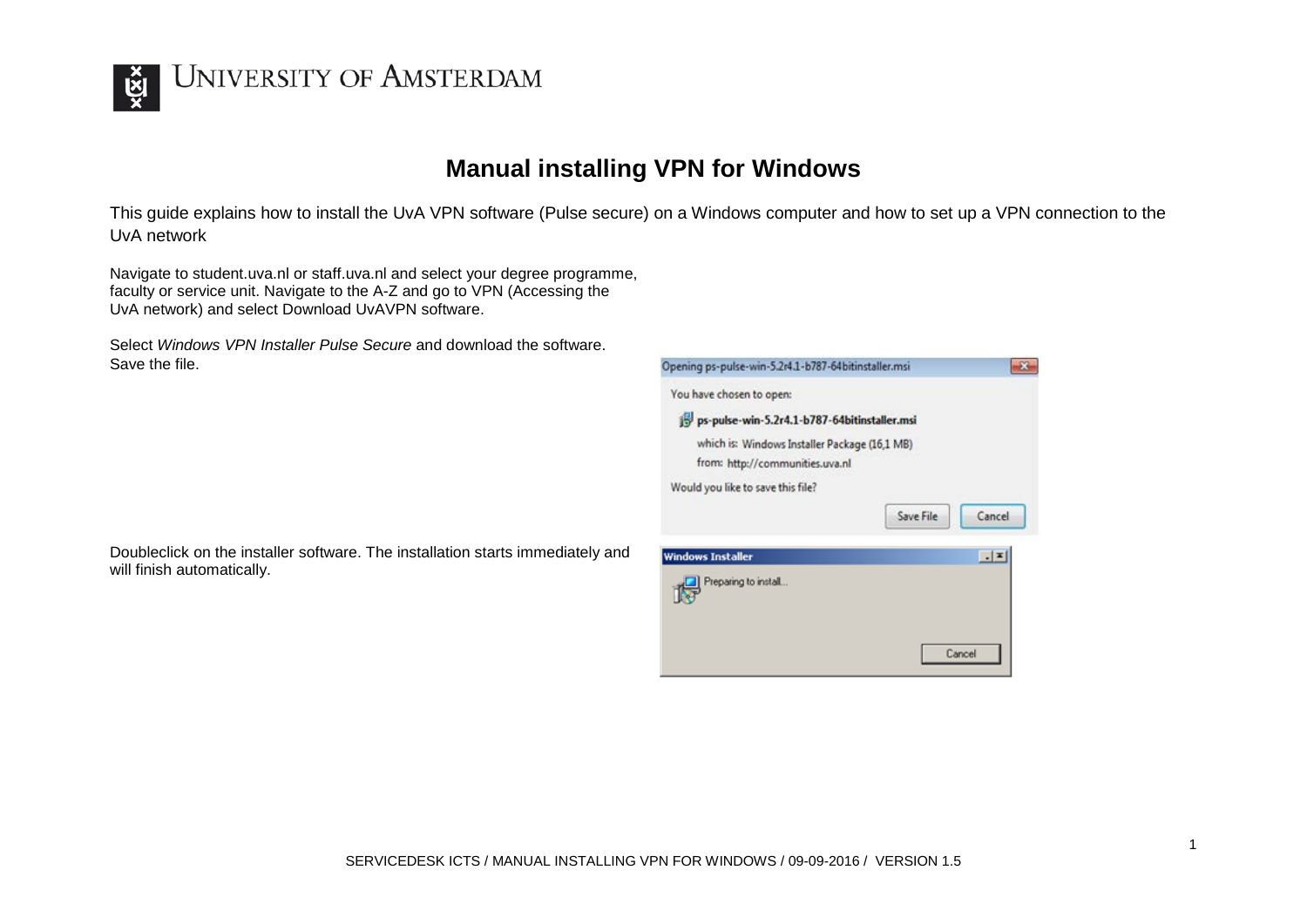

## **UNIVERSITY OF AMSTERDAM**

Start Pulse Secure. Click on the hidden icons on the right of the menu bar and doubleclick on the Pulse Secure icon. You can also go to Start > All Programs > Pulse Secure > Pulse Secure to open Pulse Secure.

If the connection profille is not seen click the *plus icon (+)*.



| File<br>Help<br>Connections |                       | $\pm$ | $\times$ |
|-----------------------------|-----------------------|-------|----------|
|                             |                       |       |          |
|                             | <b>No Connections</b> |       |          |
|                             |                       |       |          |

Fill in the following:

Name : UvAVPN Server URL : vpn.uva.nl

Select *Add.*